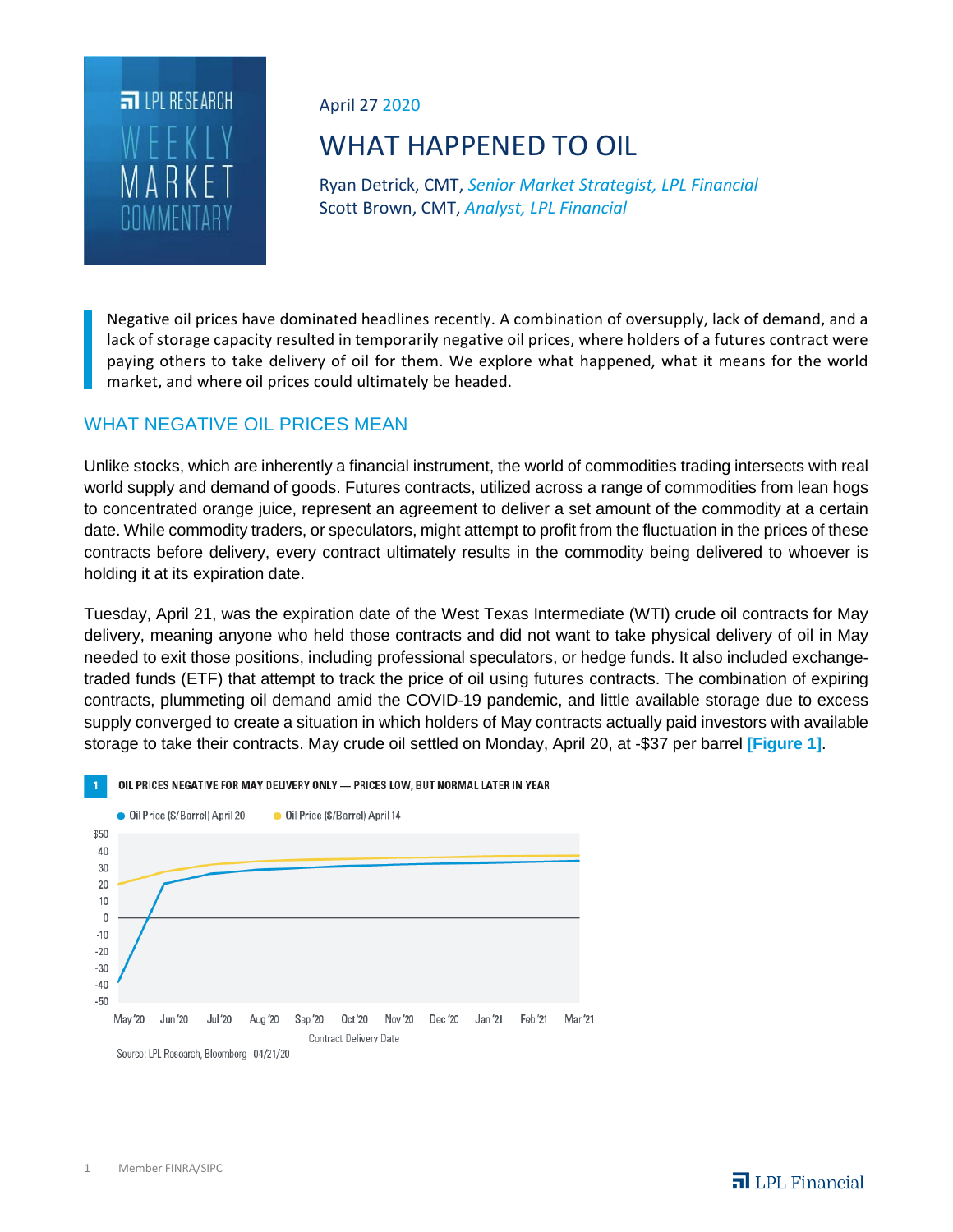The negative prices were only for the May delivery of crude oil. Currently, oil prices across the futures curve remain well below where they were just two weeks ago; however, the rebound late last week was encouraging as the market seems to be anticipating a recovery in oil demand as the economy reopens later this year. LPL Research Chief Investment Officer Burt White offers a simple explanation of oil futures contracts in the short YouTube video Street View: Gas Guzzling Contracts.

# LIMITED SPILLOVER TO OTHER PARTS OF THE MARKET

Few of us speculate on commodity futures, but the price of oil remains an important variable in both the costs and revenues of many large companies. Energy companies, including those involved in the drilling and production of American shale oil, are among the most notable examples of companies whose profits can be hugely influenced by the price they obtain for the oil they produce. While the stock market sold off on Monday and Tuesday last week, energy stocks modestly outperformed on those days, and not a single stock in the S&P 500 Energy Index has made a new 52-week low since the first week in April.

We have recommended an underweight allocation to the energy sector for some time, and we maintain that stance, but perhaps investors had already priced in the potential for prolonged and severe weakness in oil prices when the energy sector declined about 50% in the first quarter of 2020.

Importantly, as energy stocks have underperformed over the past six years, their weight in broad equity indexes has continued to decline. Energy stocks now represent less than 3% of the S&P 500 Index, while the information technology sector accounts for more than 25%. The benefit to consumers and companies that normally use a lot of oil, such as airlines, truckers, railroads, and shippers, could rival the hit to earnings from the energy sector.

# WHAT WE SEE GOING FORWARD

Oil prices were already under pressure this year, as OPEC and Russia initiated a price war, flooding the market with oil in order to gain market share. The United States has been the top oil producer in the world since 2013, but American firms have tended to have higher extraction costs, with the Dallas Federal Reserve saying that US firms need an average of \$49 per barrel to be able to drill profitably—nearly ten times what Saudi Arabia needs, by some estimates. While the true break-even price varies by firm and drilling basin, it would be difficult for US shale firms to operate profitably with oil under \$30 per barrel. Currently, every WTI crude oil contract due in 2020 is trading under that level, underscoring the extreme pressure these companies are experiencing. However, while credit spreads on high-yield energy bonds remain at distressed levels, they changed little last week and remain well below their highs from late March. That's further evidence that markets were more focused on longer-term supply-demand fundamentals than the expiring May futures contract.

Gasoline accounts for nearly half of US oil consumption, and we ultimately expect a rebound in crude oil prices in the second half of the year, as the economy recovers and people begin driving again. That said, profitability for energy companies is likely to remain considerably impaired into 2021, and we are maintaining our underweight recommendation for the energy sector.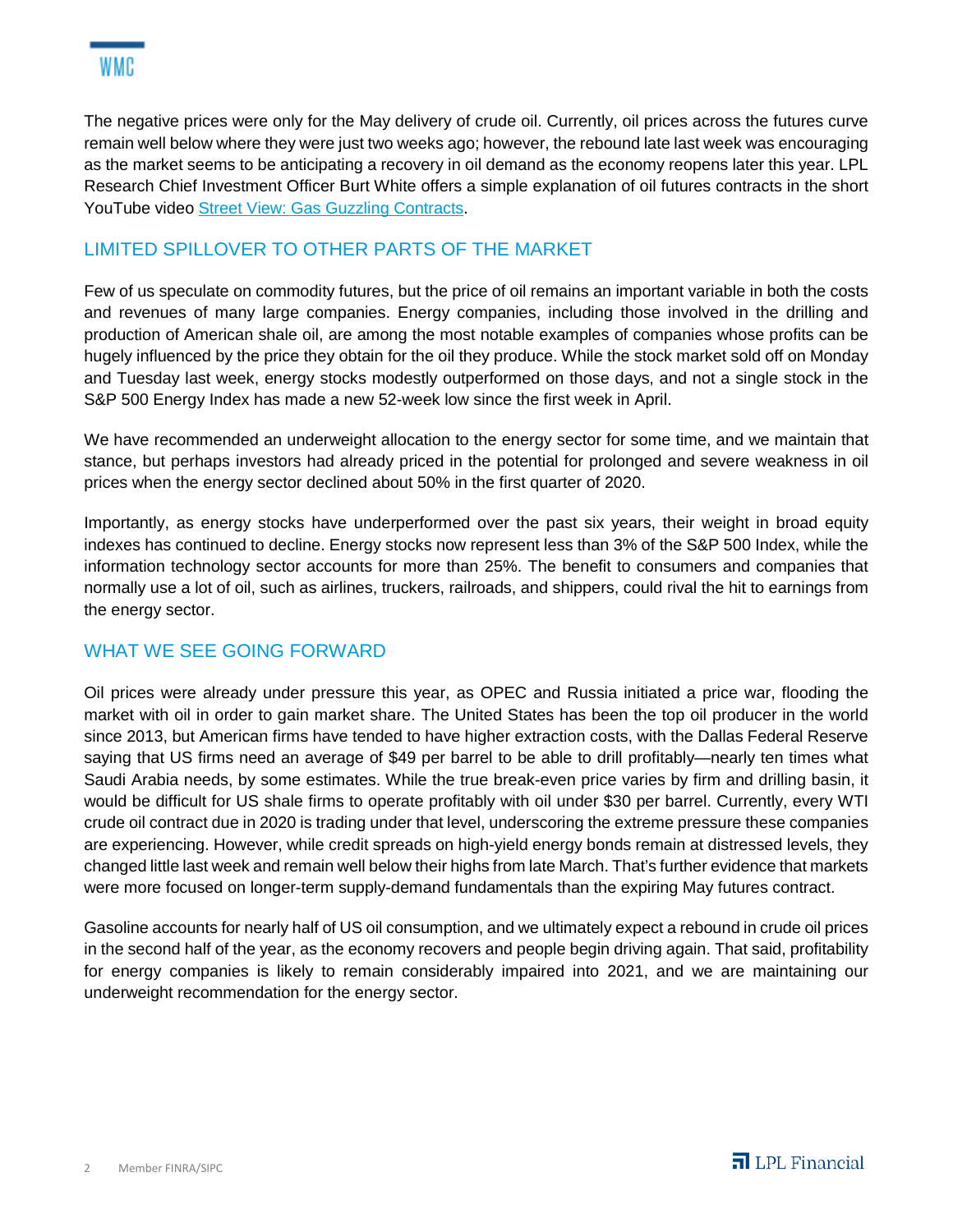### PLAYBOOK SUGGESTS NEAR-TERM CAUTION

According to the signals we're watching in our *Road to Recovery Playbook,* we still cannot confidently declare that the March 23 S&P 500 lows will be the eventual bear market bottom and the start of a new bull market. However, we have upgraded Signal #1 to "Already there" based on the stabilization of new cases in recent weeks, even as testing has ramped up. Although another wave of cases is possible as states reopen, LPL Research believes the peak in daily new cases in the United States of around 34,000 established during the second week of April is very likely to hold up. This leaves two signals as "Almost there" **[Figure 2]**.

Based on our analysis of valuation, technical, and sentiment factors and historical patterns following bear market lows, we would suggest that a potential market pullback of around 10% may create a more attractive entry point for more tactical investors in suitable portfolios. Overall, we continue to encourage patience.

For long-term investors, we continue to believe stocks may be more attractive than bonds at current valuations, and we would recommend overweight allocations to stocks, and a corresponding underweight to fixed income for suitable investors.

Our year-end 2020 fair value target range for the S&P 500 remains 3,150–3,200, about 11% from April 24's close at the low end of the range.

#### $\overline{2}$ ROAD TO RECOVERY PLAYBOOK

#### WHAT WE ARE WATCHING TO GAUGE PROGRESS TOWARD STOCK MARKET'S BOTTOMING PROCESS

| <b>Signal</b>                                                                    | <b>Time to Buy?</b>  |
|----------------------------------------------------------------------------------|----------------------|
| 1) Confidence in the timing of a peak in new COVID-19 cases in the United States | Already There        |
| 2) Visibility into the probability and severity of a U.S. recession              | Already There        |
| 3) Markets have priced in a U.S. recession                                       | Almost There         |
| 4) Sentiment and technical analysis indicate limited number of sellers remaining | Almost There         |
| 5) Policy responses have been sufficient to restore confidence                   | <b>Already There</b> |

#### Source: LPL Research, Bloomberg 04/27/20

The opinions and economic forecasts set forth may not develop as predicted and are subject to change.